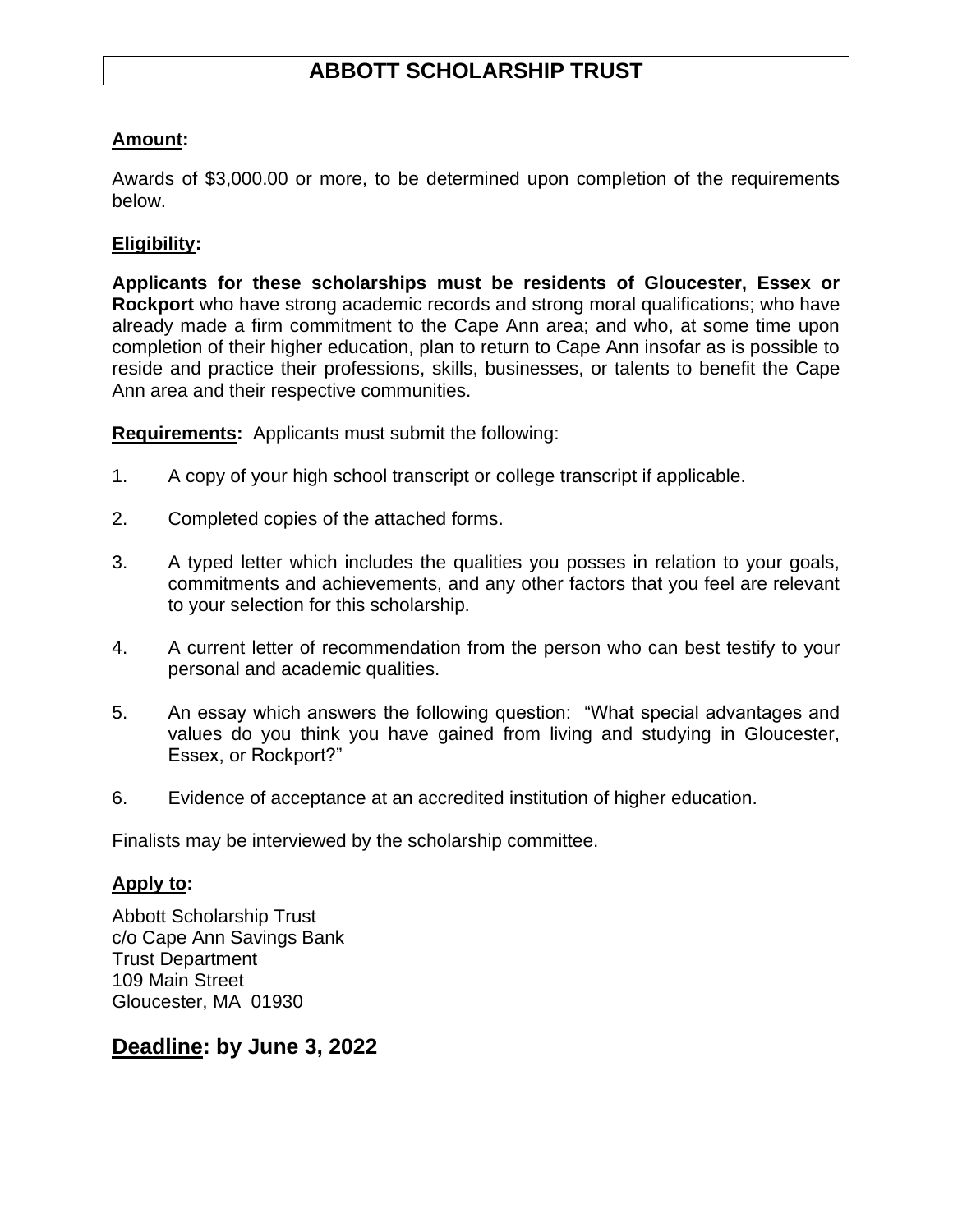# **APPLICATION FOR ABBOTT SCHOLARSHIP AWARD**

| Applicant's full name _________________    | First                                              | Initial                                      | Date: the contract of the contract of the contract of the contract of the contract of the contract of the contract of the contract of the contract of the contract of the contract of the contract of the contract of the cont<br>Last |              |                                                                                   |  |
|--------------------------------------------|----------------------------------------------------|----------------------------------------------|----------------------------------------------------------------------------------------------------------------------------------------------------------------------------------------------------------------------------------------|--------------|-----------------------------------------------------------------------------------|--|
| (Please Print)                             |                                                    |                                              |                                                                                                                                                                                                                                        |              |                                                                                   |  |
|                                            |                                                    | Birthdate: <u>__________________________</u> |                                                                                                                                                                                                                                        |              |                                                                                   |  |
| Present residence: No. & Street            |                                                    | City or Town                                 |                                                                                                                                                                                                                                        |              |                                                                                   |  |
|                                            |                                                    |                                              | State                                                                                                                                                                                                                                  | Zip          | Telephone                                                                         |  |
| Permanent address:<br>No. & Street         |                                                    | City or Town                                 | State                                                                                                                                                                                                                                  | Zip          | Telephone                                                                         |  |
|                                            |                                                    |                                              |                                                                                                                                                                                                                                        |              |                                                                                   |  |
|                                            |                                                    |                                              |                                                                                                                                                                                                                                        |              | Year graduated: _______                                                           |  |
|                                            |                                                    |                                              |                                                                                                                                                                                                                                        |              |                                                                                   |  |
| School's address:<br>No. & Street          |                                                    | City or Town                                 |                                                                                                                                                                                                                                        |              |                                                                                   |  |
|                                            |                                                    |                                              | State                                                                                                                                                                                                                                  | Zip          | Telephone                                                                         |  |
|                                            |                                                    |                                              |                                                                                                                                                                                                                                        |              |                                                                                   |  |
| Length of program: _________________ years |                                                    |                                              |                                                                                                                                                                                                                                        |              |                                                                                   |  |
| Expected resources for the year:           |                                                    |                                              | Anticipated expenses for the year:                                                                                                                                                                                                     |              |                                                                                   |  |
| Personal savings                           | $\frac{1}{\sqrt{2}}$                               |                                              | Tuition and fees                                                                                                                                                                                                                       | $\mathbb{S}$ |                                                                                   |  |
| Aid from family                            |                                                    |                                              | Books and supplies                                                                                                                                                                                                                     |              |                                                                                   |  |
| G.I. benefits                              |                                                    |                                              | Room                                                                                                                                                                                                                                   |              |                                                                                   |  |
| Social Sec. benefits                       |                                                    |                                              | <b>Meals</b>                                                                                                                                                                                                                           |              |                                                                                   |  |
| <b>Scholarships &amp; Grants</b>           |                                                    |                                              | Clothing                                                                                                                                                                                                                               |              |                                                                                   |  |
| School year job(s)                         | <u> 1989 - Johann Barn, amerikansk politiker (</u> |                                              | Transportation                                                                                                                                                                                                                         |              |                                                                                   |  |
| Summer job(s)                              |                                                    |                                              | Other expenses*                                                                                                                                                                                                                        |              |                                                                                   |  |
| Loans*                                     |                                                    |                                              | <b>TOTAL EXPENSES</b>                                                                                                                                                                                                                  |              | $\begin{array}{c c} \uparrow \end{array}$ $\begin{array}{c} \uparrow \end{array}$ |  |
| Other resources*                           |                                                    |                                              | <b>Minus RESOURCES</b>                                                                                                                                                                                                                 |              | $\overline{\phantom{a}}$                                                          |  |
| <b>TOTAL RESOURCES</b>                     | \$                                                 |                                              | <b>ASSISTANCE NEEDED</b>                                                                                                                                                                                                               |              | $\frac{1}{2}$                                                                     |  |
|                                            |                                                    |                                              |                                                                                                                                                                                                                                        |              |                                                                                   |  |